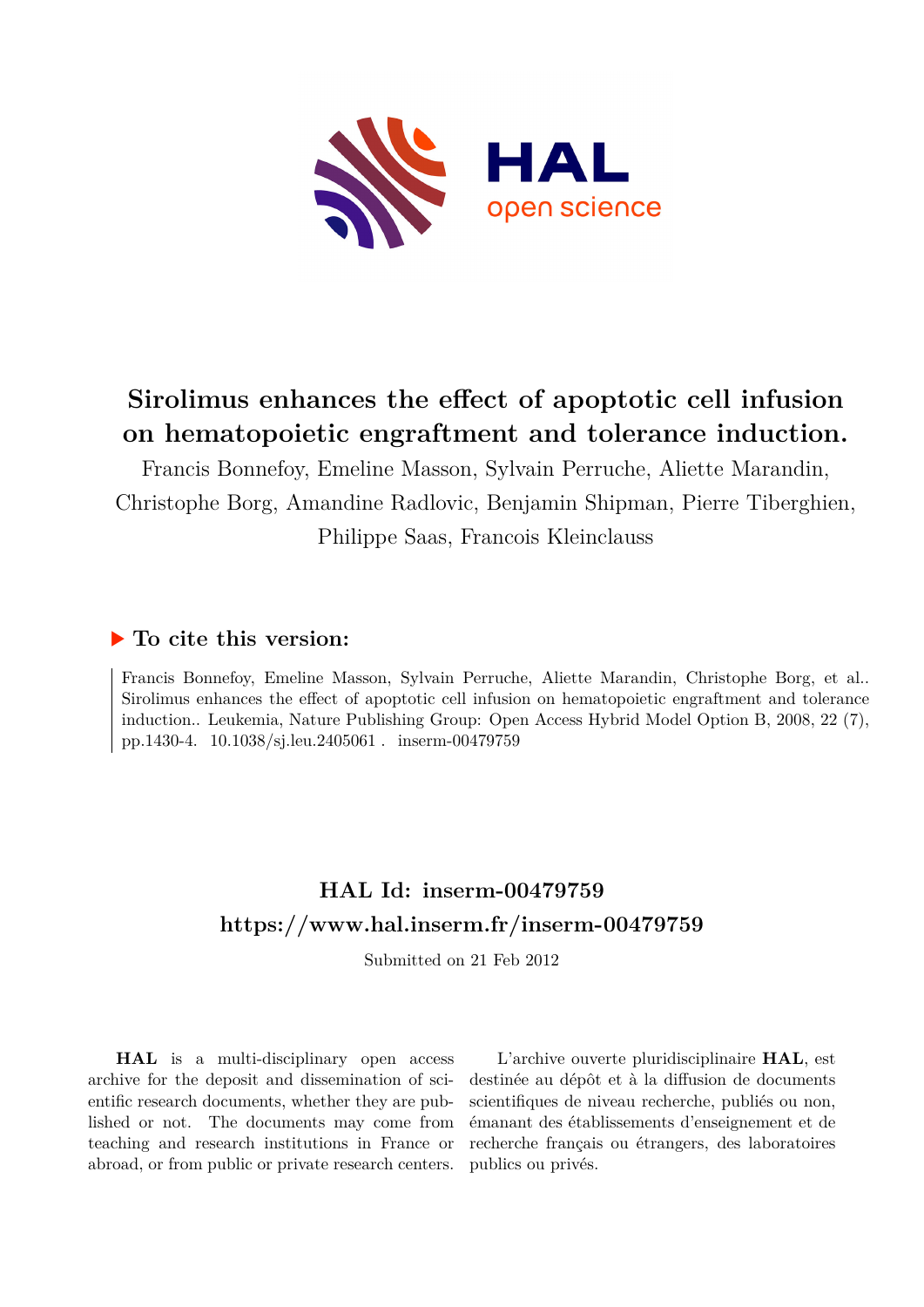### **SIROLIMUS ENHANCES THE EFFECT OF APOPTOTIC CELL INFUSION ON HEMATOPOIETIC ENGRAFTMENT AND TOLERANCE INDUCTION**

Letter to the Editor

Allogeneic hematopoietic cell transplantation (AHCT) is an efficient and widely used treatment for various hematological diseases. However, the potential benefit of AHCT may be offset by graft-versus-host disease (GVHD) as well as other transplant-related toxicities. The development of the so-called non-myeloablative or reduced intensity conditioning regimens (RICR) has widened the indications of AHCT to a broader spectrum of elderly patients usually not candidate for standard myeloablative AHCT and diseases other than acute leukemia.<sup>1</sup> However, and despite some initial enthusiasm, $1$  GVHD remains a matter of concern after RICR AHCT. Moreover, highly immunosuppressive regimens associated with the use of RICR may significantly increase the rate of infectious complications and delay immune reconstitution.<sup>2, 3</sup> Alternative approaches to favor engraftment and limit long-term post-transplant immunosuppression are still needed.

Intravenous (i.v.) apoptotic cell infusion can modulate alloreactivity by interacting with particular dendritic cell subsets.<sup>4</sup> We have previously established that i.v. apoptotic cell infusion facilitates engraftment –when administrated with allogeneic bone marrow (BM) transplants– without triggering autoimmunity or GVHD.<sup>5</sup> This effect relies on a TGF-β-dependent mechanism.<sup>5</sup> Furthermore, i.v. apoptotic cell infusion is associated with a CD4<sup>+</sup>CD25<sup>+</sup> regulatory T cell (Treg) increase early after BM transplantation (BMT) (day 6 and 8).<sup>5</sup> These Tregs expressed high levels of *Foxp3* transcripts and exerted a potent *ex vivo* suppressive activity through a cell-to-cell contact mechanism.<sup>5</sup> Nonetheless, such results<sup>5</sup> were achieved without administration of immunosuppressive drugs. In human settings, immunosuppressive treatments are mandatory, at least during the early phase of AHCT, until tolerance is fully established. Since immunosuppressive drugs are capable of interfering with long-term tolerance induction,<sup>6</sup> we investigated whether the widely used immunosuppressive drugs (cyclosporin A [CsA],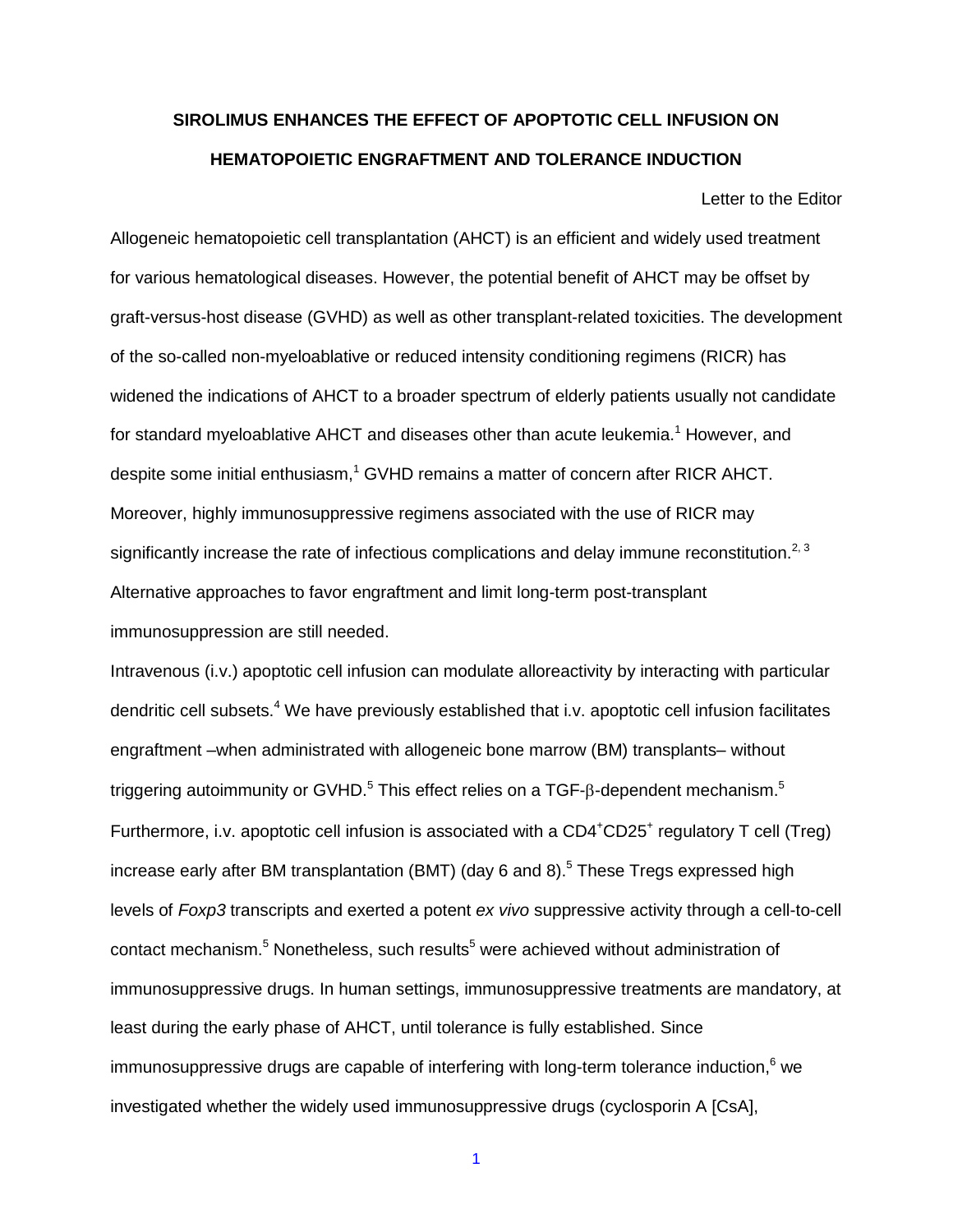mycophenolate mofetil [MMF], or sirolimus [SRL]) can modulate the effect of apoptotic cells coadministrated with a hematopoietic graft in a murine BMT model.

BMT was performed, as described,<sup>5</sup> according to institutional guidelines and our local ethic committee. Six gray (Gy) sub-lethally irradiated BALB/c (H-2<sup>d</sup>, Thy-1.2) recipient mice (Janvier, Le Genest Saint Isle, France) were grafted with allogeneic FvB (H-2<sup>q</sup>, Thy-1.1) BM (10<sup>6</sup> cells), with or without FvB apoptotic splenocytes (5.10<sup>6</sup> cells; apoptosis was induced by a 40 Gy γirradiation),<sup>5</sup> and received immunosuppressive treatment for the next 14 days. Immunosuppressive drugs were administered intra-peritoneally as follows: CsA (Novartis Pharma, Rueil-Malmaison, France) 50 mg/kg/d from day 0 to 14,<sup>7</sup> diluted in sterile saline solution; SRL (Wyeth Research, Monmouth Junction, NJ) 1.5 mg/kg/d from day 0 to 14, diluted in sterilized medium consisting of 160 mg of carboxy-methyl-cellulose (Sigma Aldrich, Saint Louis, MO) in 80 ml of sterile water,<sup>7</sup> MMF (Roche, Mannheim, Germany) 20 mg/kg/d from day 0 to 14, diluted in sterile saline solution.<sup>6</sup> These immunosuppressive regimens were selected as the standard ones used for *in vivo* immunosuppression in other mouse models.<sup>6, 7</sup> Engraftment was evaluated on peripheral blood cells by flow cytometry analysis (CyAn<sup>LX</sup> cytometer, DakoCytomation, Fort Collins, CO) at day 30 post-BMT using H-2- or Thy1-specific antibodies (BD Biosciences PharMingen, Le Pont de Clay, France).<sup>5</sup> Engraftment was considered to be achieved if at least 15% of recipient peripheral leukocytes had the BM donor H-2<sup>q</sup> or Thy1.1 phenotype.<sup>5</sup> After confirming the enhancing effect of apoptotic cell infusion on engraftment (40% of engrafted mice vs. 5% without apoptotic cell infusion, *p*=0.02), we investigated the interactions with the immunosuppressive drugs (Table 1). CsA treatment did not increase BM engraftment in mice receiving BM alone (14% of engrafted mice in the CsA group vs. 5% in the control group, *p*=0.76). However, in mice receiving both BM and apoptotic cells, CsA antagonized the favorable effect of apoptotic cells (6% of engrafted mice in the CsA group vs. 40% without CsA; *p*=0.04). Similarly to CsA, MMF did not significantly promote engraftment in mice receiving BM alone (7% of engrafted mice vs. 5% without MMF,  $p=0.52$ ). However, and in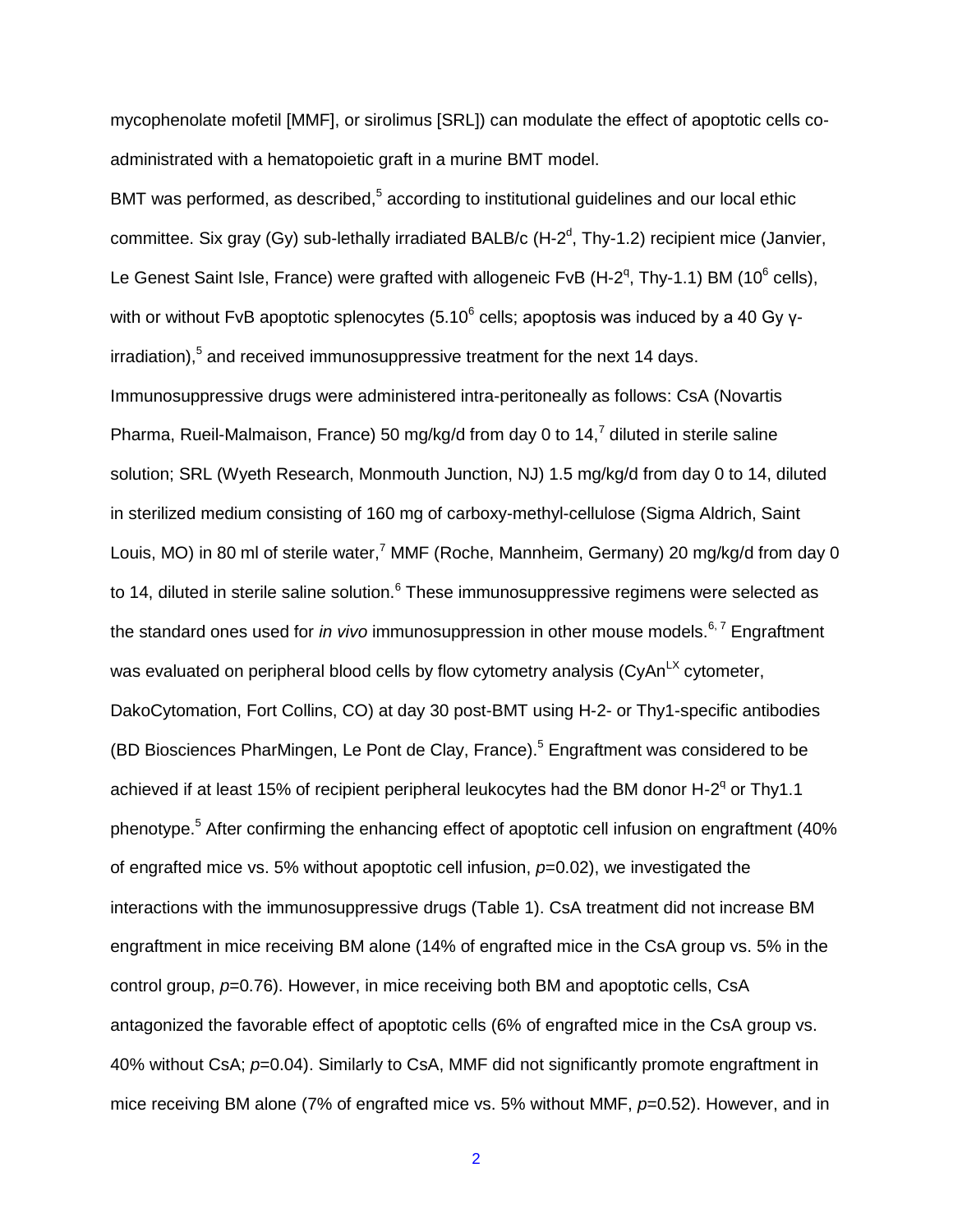contrast to CsA, engraftment after BM and apoptotic cells infusion was comparable between recipients treated with MMF or not treated (40% vs. 40% of engrafted mice,  $p=0.78$ ). On the other hand, SRL dramatically increased hematopoietic engraftment in the group of mice grafted with BM alone (93% engrafted mice vs. 5% without treatment,  $p<0.0001$ ), as well as in the group grafted with BM and apoptotic cells (100% of engrafted mice vs. 40 % without treatment; *p*<0.0001). Engraftment was not significantly different between the group of mice grafted with BM alone (93% of engrafted mice) and those grafted with both BM and apoptotic cells (100% of engrafted mice,  $p=0.78$ ) in the presence of SRL (Table 1).

In order to decipher a possible synergistic effect of SRL on apoptotic cell-induced engraftment, further experiments were performed with a lower number of BM cells (5.10<sup>5</sup> cells/mouse). Despite this low amount of BM cells, SRL treatment still allowed engraftment in 80% of recipient mice after infusion of BM alone (0% of engraftment in the absence of SRL, *p*<0.0001), and in 100% of recipients receiving BM plus apoptotic cells infusion (as compared to 25% without SRL, *p*<0.0001)(Table 1). Most importantly, the combination of such a low number of BM cells, SRL treatment, and apoptotic cell infusion resulted in a 93+2% of circulating donor-derived cells in the peripheral blood 30 days post-transplantation (as compared to 57+11% with BM alone and SRL treatment,  $p<0.0001$ , Table 1). To further appreciate the effect of SRL on apoptotic cellinduced engraftment, pre-transplant irradiation was reduced from 6 to 5 Gy. Similar results were obtained: after a 5 Gy conditioning regimen, SRL treatment allowed engraftment in 6 recipient mice out of 10 after infusion of BM cells alone whereas addition of apoptotic cells to the graft induced engraftment in all the mice. Thus, SRL exerts an additional beneficial effect on apoptotic cell-induced engraftment.

To appreciate the impact of immunosuppressive drugs on apoptotic cell-induced engraftment, we analyzed splenic T-cell subsets in recipient mice at day 15 (i.e., the end of immunosuppressive treatment). No significant difference was observed in CD4/CD8 ratio whatever the analyzed group (Table 1). Treatment with CsA –but not with other drugs–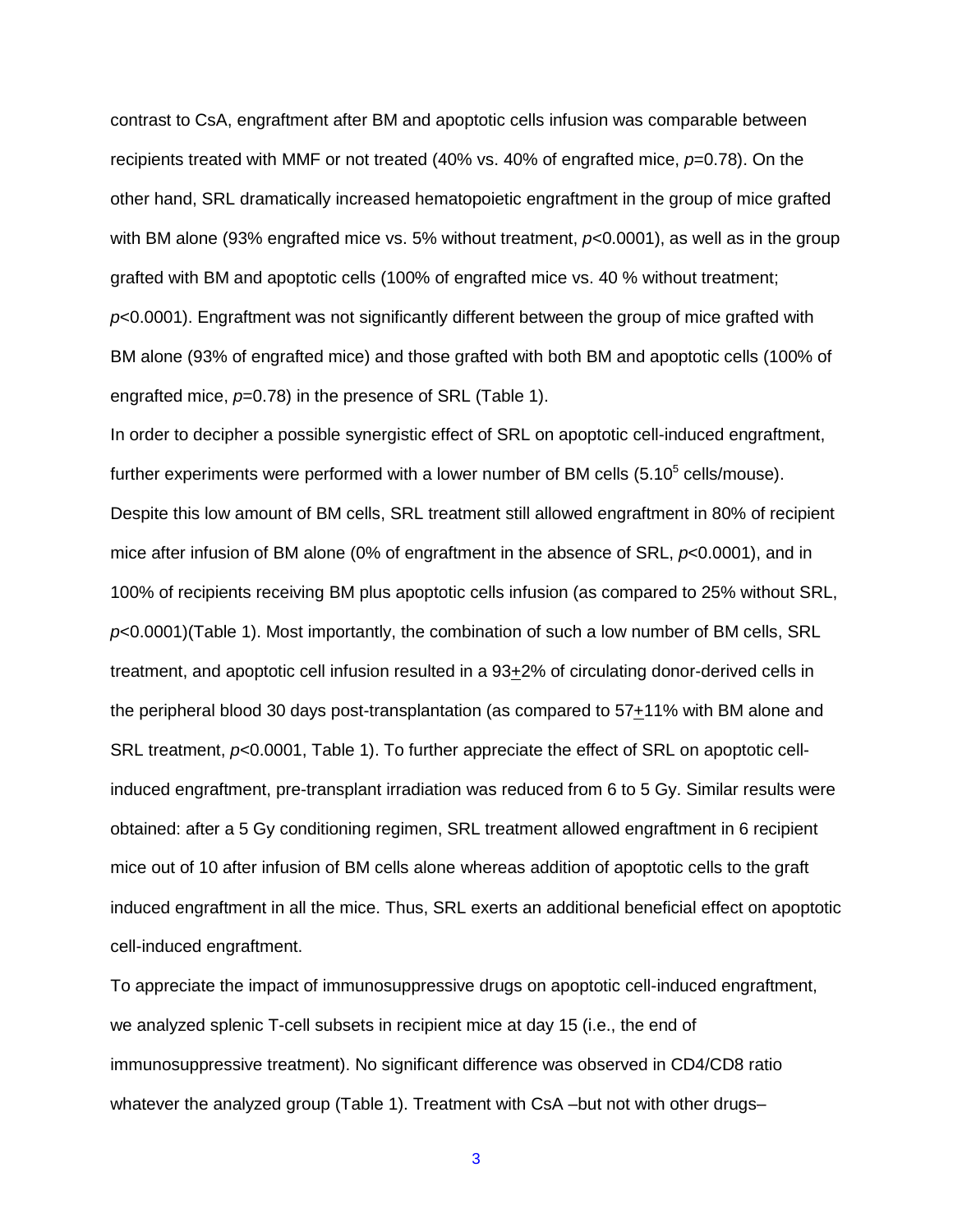significantly decreased the absolute numbers of CD4 and CD8 T cells in the spleen of mice receiving BM and apoptotic cells (Table 1). Since i.v. infusion of apoptotic cells in addition to a BM graft can induce a Treg increase in the spleen,<sup>5</sup> we therefore asked whether Treg expansion after apoptotic cell infusion may be influenced by exposure to immunosuppressive drugs. Splenic Tregs (defined as CD4<sup>+</sup>CD25<sup>+</sup>Foxp3<sup>+</sup> T cells) were evaluated by cytometry using anti-Foxp3 mAb (FJK-16s eBioscience, San Diego, CA) at day 15 post-BMT. CsA treatment resulted in a significant decrease of splenic Tregs after apoptotic and BM cell infusion (2.4%+0.3 % vs. 5.3+0.6% of CD4<sup>+</sup>CD25<sup>+</sup>Foxp3<sup>+</sup> T cells without CsA, p<0.001). MMF did not significantly modify apoptotic cell-induced splenic Tregs (6.7+0.7% of CD4<sup>+</sup>CD25<sup>+</sup>Foxp3<sup>+</sup> T cells). In contrast, SRL treatment combined with apoptotic cell administration, significantly increased splenic Tregs (7.5+0.6 vs. 5.3+0.6%, [*p*=0.013] of CD4<sup>+</sup>CD25<sup>+</sup>Foxp3<sup>+</sup> T cells) (Figure 1 A-B).

The above results prompted us to analyze long-term engraftment and tolerance to donor BM allo-antigens. This was assessed by a skin graft model. Full-thickness skin grafts (approximately 1 cm<sup>2</sup>, from the tail) obtained from FvB (BM donor) and C57BL/6 (third-party, H-2<sup>b</sup>) donor mice were grafted on the lateral thorax of BM (with or without apoptotic cells) recipient BALB/c mice and secured with a bandage for 10 days. Grafts were then monitored daily for the first 2 weeks, then twice a week. Rejection was defined as the complete loss of viable donor graft tissue. Skin graft tolerance was found to be closely linked to BM engraftment (Figure 2). Recipient mice treated with CsA and receiving BM cells alone or with apoptotic cells quickly rejected BM donor origin skin graft in the same way as naive mice. In contrast, BM engrafted mice that received BM and apoptotic cells and MMF ( $n=5$ ) or SRL ( $n=10$ ) or without immunosuppressive regimen (n=15), tolerated skin grafts from BM donor origin for up to 400 days (Figure 2). These mice kept the ability to reject a C57BL/6 third party skin graft (Figure 2), suggesting a long-term tolerance to BM donor Allo-Ag, when MMF or SRL were used as a transient immunosuppressive regimen together with apoptotic cell infusion.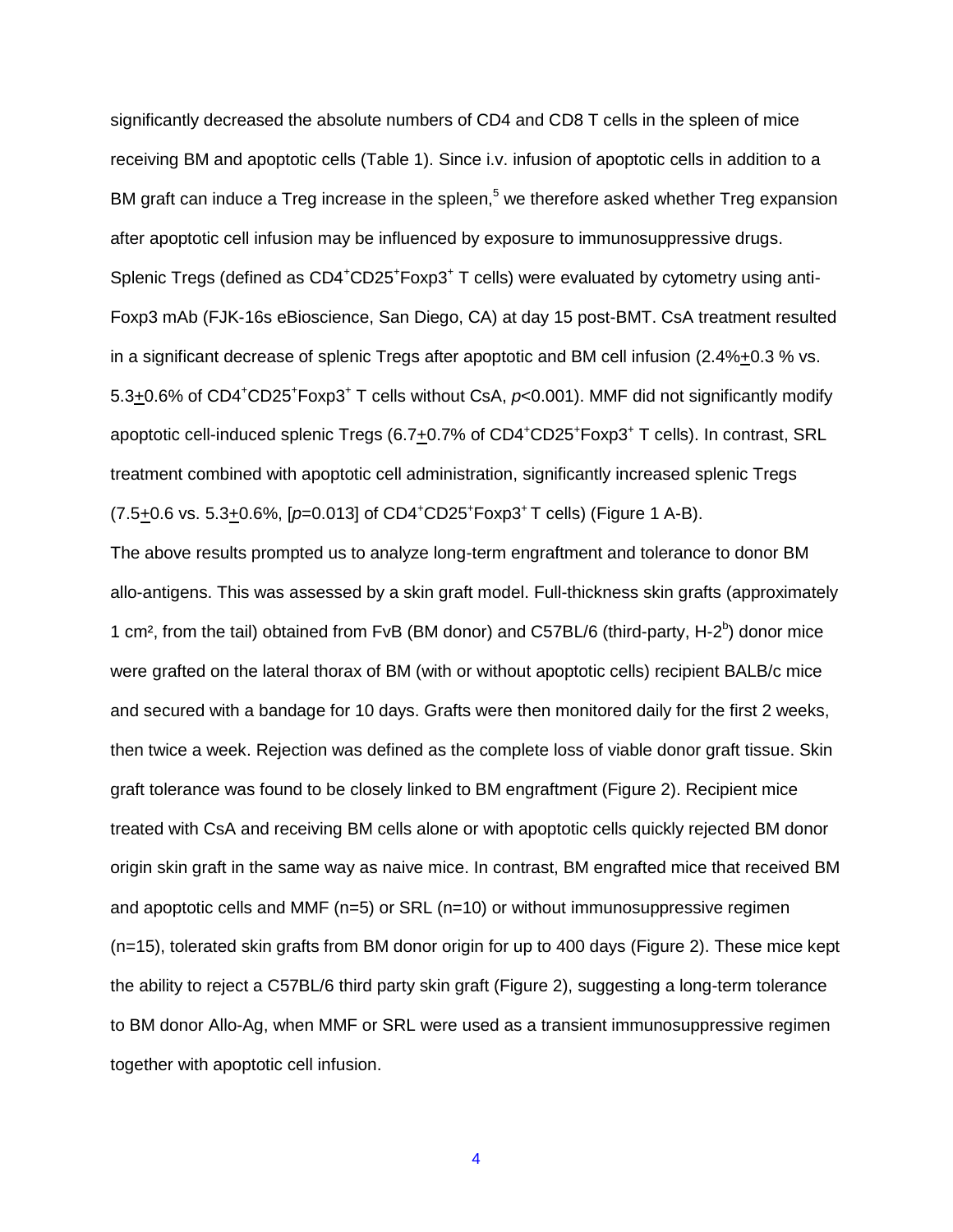The use of donor apoptotic cell infusion can be proposed as an "alternative" cell-based approach to favor hematopoietic engraftment after RICR, modulate alloreactivity and limit excessive posttransplant immunosuppression. Here, we studied the effect of the most commonly used immunosuppressive drugs on i.v. apoptotic cell infusion-induced engraftment. Our results establish that immunosuppressive drugs such as the calcineurin inhibitor CsA, commonly used in clinical transplantation, can interfere with apoptotic cell infusion-induced engraftment and long-term tolerance. In contrast, other drugs, such as SRL, can exert a positive effect, adding to the growing evidence on the differential impact of immunosuppressive drugs on tolerance induction.<sup>6,7</sup>

Induction of T cell tolerance requires TCR triggering.<sup>8</sup> We have previously shown that, i.v. apoptotic cell infusion induces a TGF-β-dependent increase of Tregs. <sup>5</sup> Addition of CsA after apoptotic and BM cell infusion resulted in a significant decrease of splenic Tregs, suggesting that CsA may prevent TGF-β-dependent conversion of Tregs induced by apoptotic cells. Moreover, CsA-dependent inhibition of IL-2 production may also interfere with apoptotic cellinduced Treg expansion, since IL-2 is critical for the development and maintenance of Tregs *in*  vivo.<sup>7</sup> In contrast to CsA, SRL -targeting the mammalian Target of Rapamycin (mTOR) and acting downstream the IL-2 receptor– enhances Treg expansion,<sup>7</sup> thereby amplifying the tolerogenic environment generated by apoptotic cell infusion at the time of BMT. Our current findings highlight a novel role for SRL in the apoptotic cell infusion-induced modulation of alloreactivity.

From the practical standpoint, our findings constitute a step forward towards the use of i.v. donor apoptotic cell infusions to enhance engraftment in various clinical settings. Although CsA may exert a beneficial effect on GvHD, it is likely that CsA should be avoided with apoptotic cell infusion, as it may abrogate its favorable effect. Alternatively, MMF, which is commonly administrated in clinical practice for calcineurin inhibitor-intolerant hematopoietic cell recipients,<sup>9</sup> can be employed without interference with the action of apoptotic cells. Most interestingly, and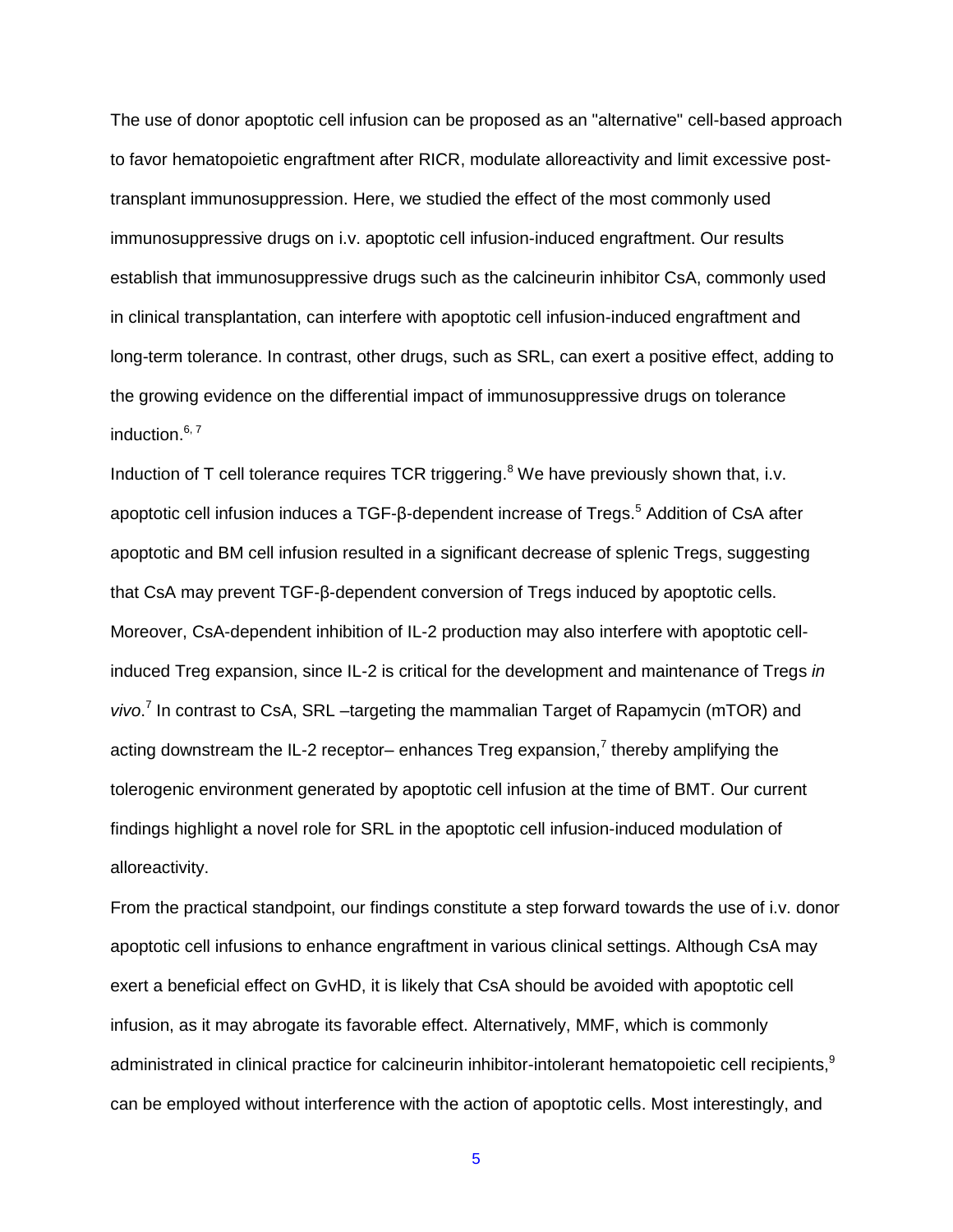despite some adverse effects,<sup>10</sup> SRL-based immunosuppressive regimens that are increasingly used in the solid transplant field can probably represent an attractive setting for the design and testing of tolerance induction in conjunction with donor apoptotic cell infusion. Moreover, i.v. infusion of apoptotic cells may mimic extracorporeal photochemotherapy (ECP), a therapeutic approach used to treat severe chronic or acute GvHD. Indeed, significant numbers of apoptotic leukocytes are generated post-ECP prior their re-infusion.<sup>11</sup> In addition, Treg have been shown to be induced after ECP in a murine model.<sup>12</sup> Whether CsA may interfere with ECP-induced Treg is an interesting question to address. Finally, based on the data reported here, SRL-based immunosuppressive regimens can be proposed as an interesting way to favor hematopoietic engraftment after RICR.

#### **Acknowledgments**

We thank C. Ferniot and D. Paris for their expertise in animal care and management, B. Gaugler for critical reading of the manuscript. This study is supported by grants from the Association de Langue Française pour l'Etude du Diabète et des Maladies Métaboliques (ALFEDIAM to FK), the Association pour la Recherche sur le Cancer (#3851 to PS), the Association Recherche et Transfusion (to PS), the Comité Départemental de la Ligue contre le Cancer du Jura et du Doubs - Comité de Besançon and the Etablissement Français du Sang (#2004-10 to PS). FB receives financial support from INSERM and the Conseil Régional de Franche-Comté. SP receives financial support from INCa (#PL098 to PS).

F Bonnefoy\*<sup>1-3</sup>, E Masson\*<sup>1-3</sup>, S Perruche<sup>1-3</sup>, A Marandin<sup>1-3</sup>, C Borg<sup>1-4</sup>, A Radlovic<sup>1-3</sup>, B Shipman<sup>5</sup>, P Tiberghien<sup>1-3</sup>, P Saas<sup>#1-3</sup> and F Kleinclauss<sup>#1,2,6</sup>

1 INSERM, UMR645, 25020 Besançon, France;

<sup>2</sup>University of Franche-Comté, IFR133, 25020 Besancon, France;

<sup>3</sup>EFS, Bourgogne Franche-Comté, 25020 Besançon, France;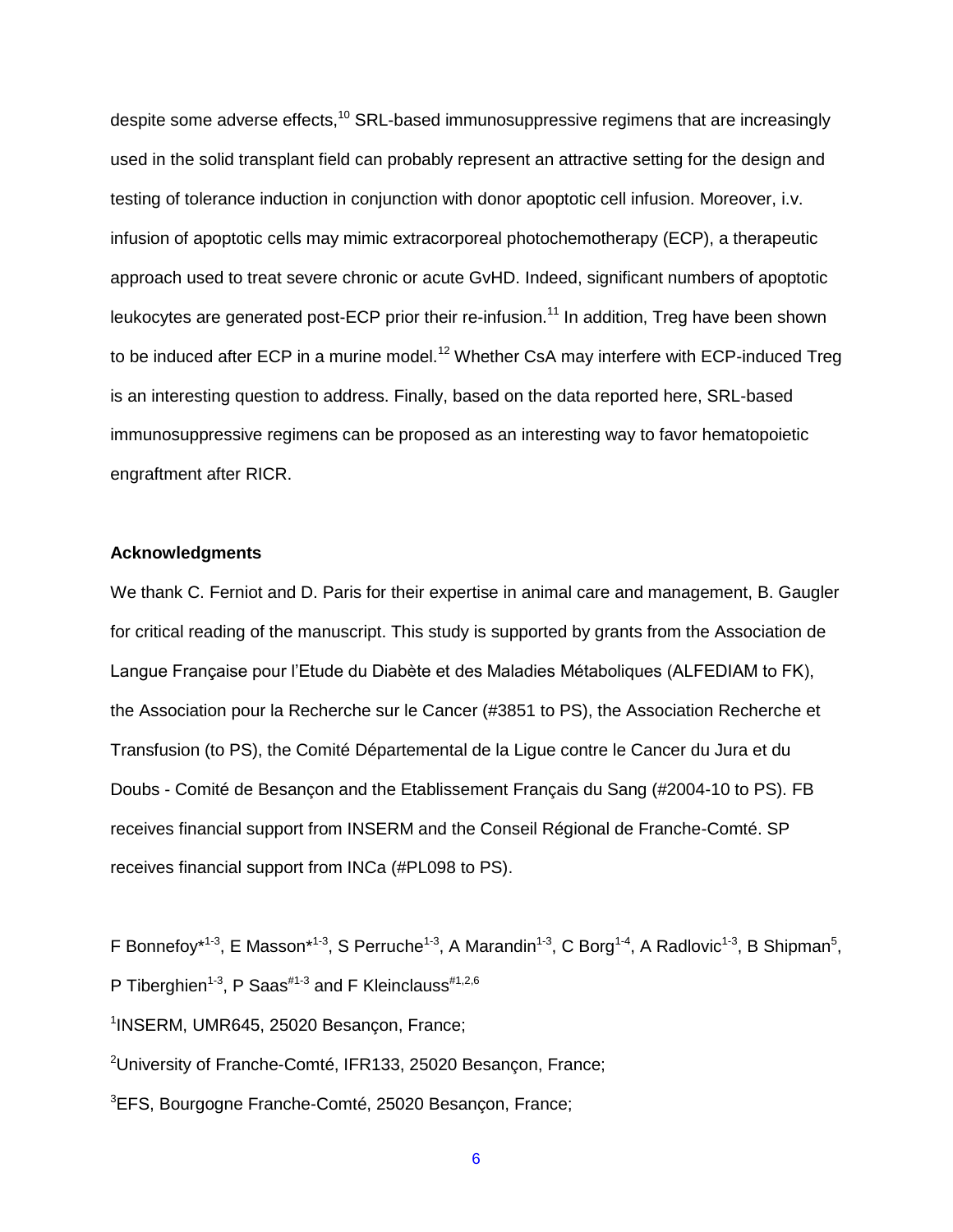<sup>4</sup>CHU Besançon, service d'Oncologie, Hôpital Jean Minjoz, 25030 Besançon, France ; <sup>5</sup>CHU Besançon, service de Radiothérapie, Hôpital Jean Minjoz, 25030 Besançon, France; <sup>6</sup>CHU Besançon, service d'Urologie, Hôpital St Jacques, 25030 Besançon, France \*Both these authors contributed equally to this work —  $*$ equal contribution as senior authors Corresponding author: Prof. P. SAAS, INSERM, UMR645, EFS B/FC, 25020 Besançon, France; Phone: 33 3 81 61 56 15; FAX: 33 3 81 61 56 17; Email: *philippe.saas@efs.sante.fr*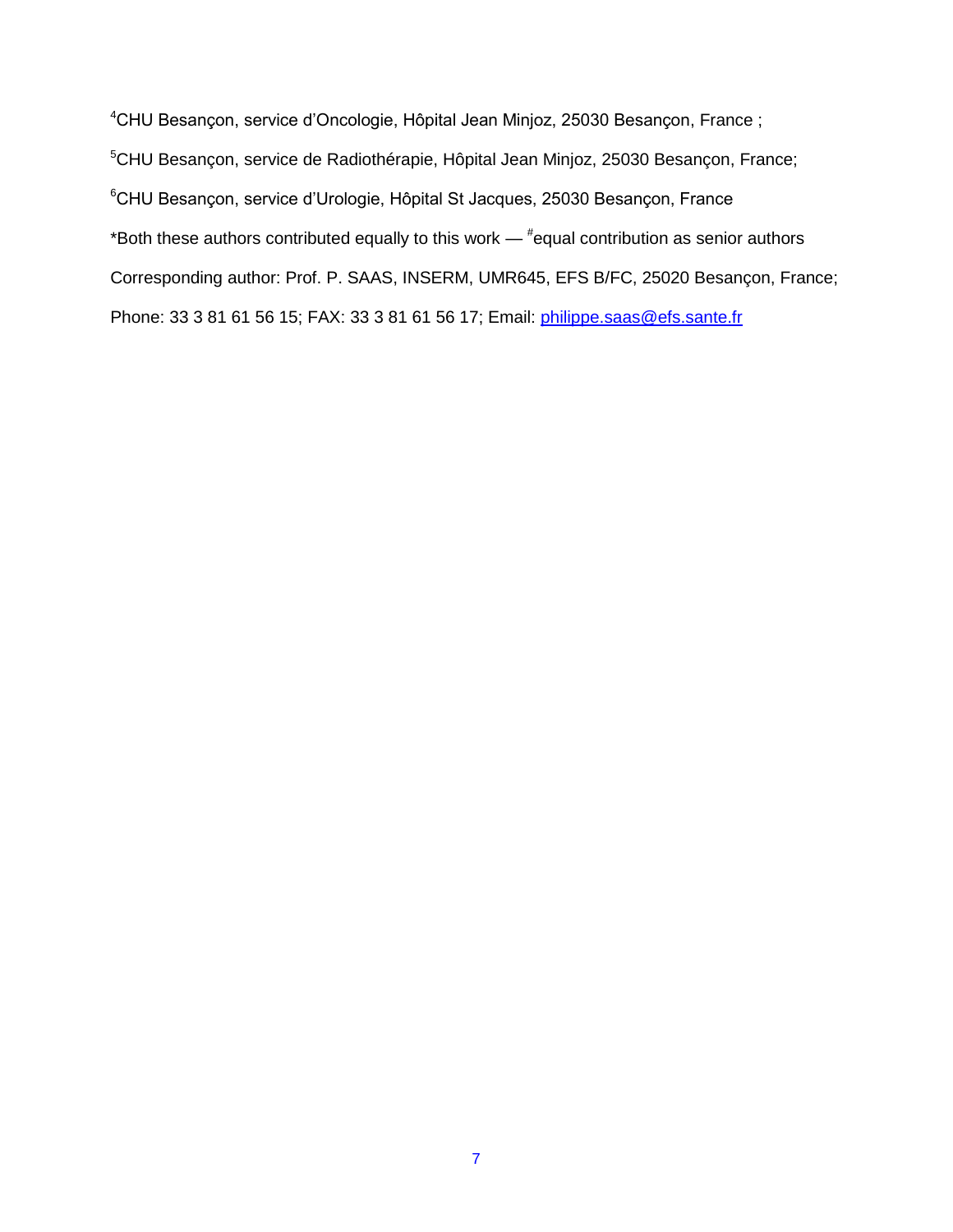#### **References**

- 1. Mohty M, Nagler A, Killmann NM. Reduced-intensity conditioning allogeneic stem cell transplantation: hype, reality or time for a rethink? *Leukemia* 2006; **20**: 1653-4.
- 2. Maris M, Boeckh M, Storer B, Dawson M, White K, Keng M et al. Immunologic recovery after hematopoietic cell transplantation with nonmyeloablative conditioning. *Exp Hematol* 2003; **31**: 941-952.
- 3. Maris MB, Niederwieser D, Sandmaier BM, Storer B, Stuart M, Maloney D et al. HLA-matched unrelated donor hematopoietic cell transplantation after nonmyeloablative conditioning for patients with hematologic malignancies. *Blood* 2003; **102**: 2021-2030.
- 4. Morelli AE. The immune regulatory effect of apoptotic cells and exosomes on dendritic cells: its impact on transplantation. *Am J Transplant*. 2006; **6**: 254-61.
- 5. Kleinclauss F, Perruche S, Masson E, de Carvalho Bittencourt M, Biichle S, Remy-Martin JP et al. Intravenous apoptotic spleen cell infusion induces a TGF-beta-dependent regulatory Tcell expansion. *Cell Death Differ* 2006; **13**: 41-52.
- 6. Blaha P, Bigenzahn S, Koporc Z, Schmid M, Langer F, Selzer E et al. The influence of immunosuppressive drugs on tolerance induction through bone marrow transplantation with costimulation blockade. *Blood* 2003; **101**: 2886-2893.
- 7. Zeiser R, Nguyen VH, Beilhack A, Buess M, Schulz S, Baker J et al. Inhibition of CD4+CD25+ regulatory T-cell function by calcineurin-dependent interleukin-2 production. *Blood* 2006; **108**: 390-399.
- 8. Chen W, Jin W, Hardegen N, Lei KJ, Li L, Marinos N et al. Conversion of peripheral CD4+CD25- naive T cells to CD4+CD25+ regulatory T cells by TGF-beta induction of transcription factor Foxp3. *J Exp Med* 2003; **198**: 1875-1886.
- 9. Dvorak CC, Callard E, Agarwal R. Use of intravenous mycophenolate mofetil for graft-versushost disease prophylaxis in an allogeneic hematopoietic stem cell transplant recipient with an allergic reaction to cyclosporin and tacrolimus. *Bone Marrow Transplant* 2006; **38**: 253-254.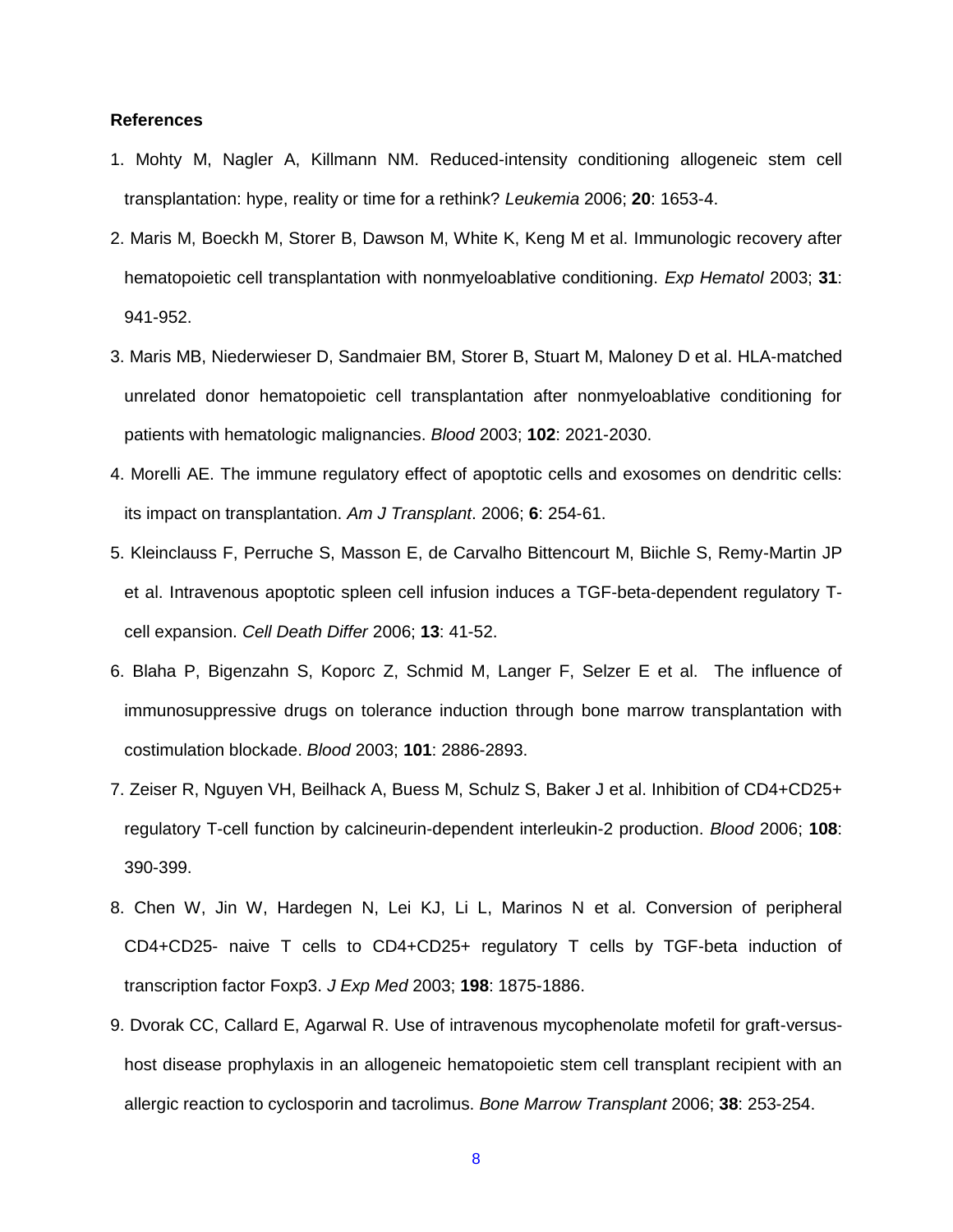- 10. Cutler C, Henry NL, Magee C, Li S, Kim HT, Alyea E, et al. Sirolimus and thrombotic microangiopathy after allogeneic hematopoietic stem cell transplantation. *Biol Blood Marrow Transplant* 2005; **11**: 551-557.
- 11. Plumas J, Manches O, Chaperot L. Mechanisms of action of extracorporeal photochemotherapy in the control of GVHD: involvement of dendritic cells. *Leukemia* 2003; **17**: 2061-2.
- 12. Maeda A, Schwarz A, Kernebeck K, Gross N, Aragane Y, Peritt D, et al. Intravenous infusion of syngeneic apoptotic cells by photopheresis induces antigen-specific regulatory T cells. *J Immunol* 2005; 174: 5968-76.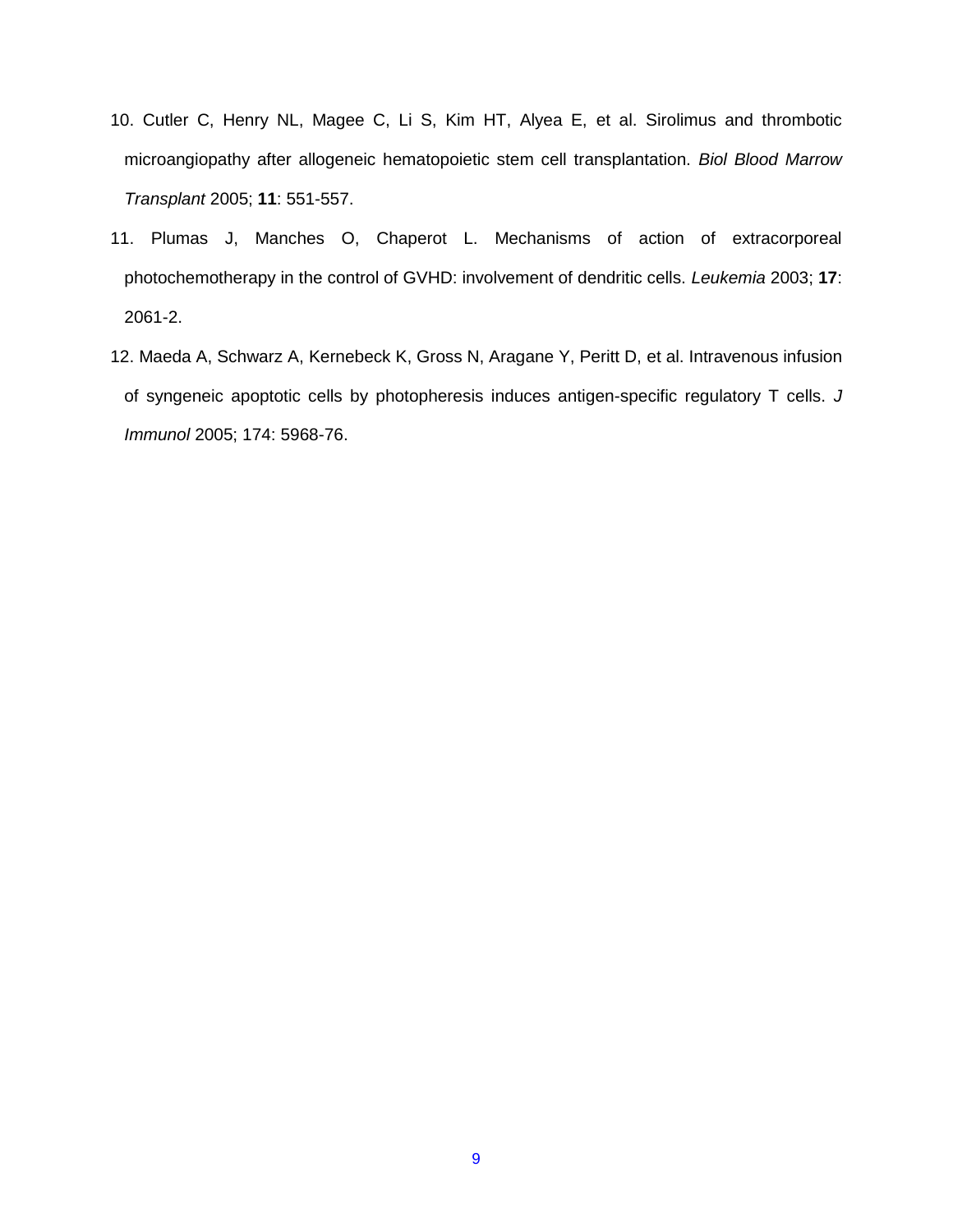### **TABLE 1. Effect of immunosuppressive drugs on hematopoietic engraftment and on spleen T cell subsets after simultaneous infusion of BM and apoptotic cells**

| <b>BMT (6 Gy y-</b>       | <b>IST</b> | % of engrafted          | $p$ value <sup>#</sup> | % donor derived cells in        | CD4/CD8     | CD4 T cells            | CD8 T cells              | CD4 T cell subsets <sup>£</sup> $(\%)$ : |           |           |
|---------------------------|------------|-------------------------|------------------------|---------------------------------|-------------|------------------------|--------------------------|------------------------------------------|-----------|-----------|
| irradiation)              |            | mice $(n)$ <sup>*</sup> |                        | engrafted mice <sup>9</sup>     |             | $(x 10^6)$             | $(x 10^6)$               | naive                                    | memory    | activated |
|                           |            |                         |                        | (mean±SEM [range])              |             |                        |                          |                                          |           |           |
| BM 5.10 <sup>5</sup>      | none       | 0% (0/20)               |                        | 0                               | <b>ND</b>   | ND                     | <b>ND</b>                | <b>ND</b>                                | <b>ND</b> | <b>ND</b> |
| BM 5.10 <sup>5</sup> +Apo | none       | 25% (5/20)              |                        | 67+14 [27-98]                   | ND.         | ND                     | <b>ND</b>                | <b>ND</b>                                | <b>ND</b> | <b>ND</b> |
| BM $10^6$                 | none       | 5% (1/20)               |                        | 79                              | $1.0 + 0.3$ | $6.8 + 1$              | $6.8 + 0.4$              | <b>ND</b>                                | <b>ND</b> | <b>ND</b> |
| BM $10^6$ +Apo            | none       | 40% (10/25)             |                        | 85+6 [15-100]                   | $2.4 + 0.9$ | $11.0 + 1.3$           | $6.1 + 1.3$              | $25 + 5$                                 | $21 + 4$  | $50+5$    |
| BM $10^6$                 | CsA        | 14% (2/14)              | 0.76                   | 71.5+26.5 [45-98]               | $3.6 + 1.4$ | $7.4 + 0.4$            | $2.3 + 0.3$              | <b>ND</b>                                | <b>ND</b> | <b>ND</b> |
| BM $10^6$ +Apo            | CsA        | 6% (1/16)               | 0.04                   | 100                             | $4.6 + 2.3$ | $6.2 + 1.3^{\ddagger}$ | $1.9 + 0.5$ <sup>‡</sup> | $21 + 5$                                 | $15+3$    | $62 + 9$  |
| BM $10^6$                 | <b>MMF</b> | 7% (1/14)               | 0.52                   | 54                              | $1.5 + 0.6$ | $10.1 + 1.3$           | $6.9 + 0.5$              | <b>ND</b>                                | ND        | <b>ND</b> |
| BM $10^6$ +Apo            | <b>MMF</b> | 40% (6/15)              | 0.78                   | 87+7 [60-100]                   | $1.6 + 0.9$ | $7.6 + 1.2$            | $5.6 + 1.2$              | $27 + 7$                                 | $26 + 8$  | $45 + 13$ |
| BM $10^6$                 | <b>SRL</b> | 93% (13/14)             | < 0.0001               | 84+4 [55-98]                    | $2.9 + 1$   | $9.3 + 0.7$            | $3.9 + 0.7$              | <b>ND</b>                                | <b>ND</b> | <b>ND</b> |
| BM $10^6$ +Apo            | <b>SRL</b> | 100% (25/25)            | < 0.0001               | 80+3 [46-98]                    | $2.7 + 1$   | $10.9 + 1.3$           | $4.4 + 0.5$              | $33 + 8$                                 | $21 + 2$  | $42 + 8$  |
| BM $5.105$                | <b>SRL</b> | 80% (8/10)              | < 0.0001               | 57+11 [19-82] <sup>†</sup>      | <b>ND</b>   | <b>ND</b>              | <b>ND</b>                | <b>ND</b>                                | <b>ND</b> | <b>ND</b> |
| BM $5.10^{5}$ +Apo        | <b>SRL</b> | 100% (10/10)            | < 0.0001               | 93 $\pm$ 2 [86–98] <sup>T</sup> | <b>ND</b>   | <b>ND</b>              | <b>ND</b>                | <b>ND</b>                                | <b>ND</b> | <b>ND</b> |

Abbreviations used: Apo, donor apoptotic splenocytes; IST, Immunosuppressive treatment; ND, not determined. \*Engraftment was determined by flow cytometry analysis in peripheral blood 30 days after BMT as described in the text. <sup>#</sup>p values obtained when compared with the same group without IST. <sup>§</sup>% of donor-derived cells detected by cytometry. <sup>†</sup>p<0.001. T cell subsets in the spleen (mean+SEM) were analyzed in 8-9 mice/group. <sup>‡</sup>p<0.05 when compared with no IST. <sup>£</sup>naive (CD44<sup>low</sup>/CD62L<sup>high</sup>), activated (CD44<sup>high</sup>/CD62L<sup>high</sup>), memory (CD44<sup>high</sup>/CD62L<sup>lów</sup>) CD4 T cells were determined at day 15 using CD62L (Mel-14) and CD44 (IM7, BD Biosciences PharMingen) expression. Student's t-test was used for group comparison. Pooled results from 2 to 4 independent experiments.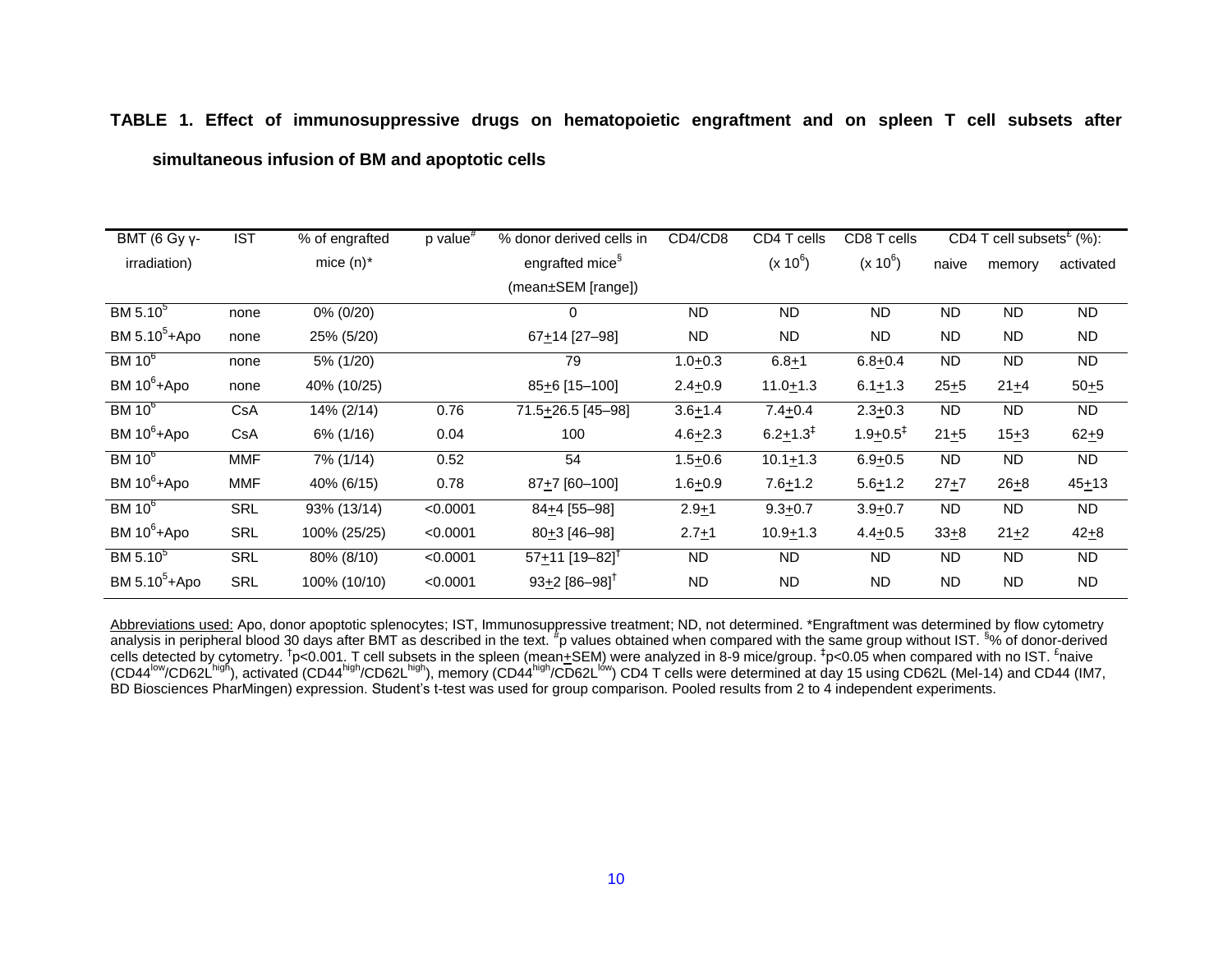#### **FIGURE LEGEND**

### **Figure 1. Effects of i.v. donor apoptotic cell infusion and immunosuppressive drugs on Foxp3<sup>+</sup> Tregs.**

BALB/c mice were sub-lethally irradiated (6 Gy) and grafted with  $10^6$  FvB BM cells with or without 5x10<sup>6</sup> FvB apoptotic cells. CD4<sup>+</sup>CD25<sup>+</sup>Foxp3<sup>+</sup> T cells were determined by flow cytometry in the spleen of recipient mice at day 15 (the day after the last infusion of immunosuppressive drug). (**A**) CsA inhibits i.v. apoptotic cell infusion-induced Tregs. Recipients grafted with BM cells plus apoptotic cells were treated for 14 days with the following immunosuppressive drugs: CsA (■, n=12), MMF (∆, n=9), SRL (●, n=9). Mice that received BM plus apoptotic cells were used as controls ( $\blacktriangle$ , n=12). Pooled results of 2 to 4 independent experiments are expressed as mean + SEM of the percentage of CD4<sup>+</sup>CD25<sup>+</sup>Foxp3<sup>+</sup> cells among CD3<sup>+</sup> T cells. Bars correspond to the mean value of each group. (**B**) Representative dot plots showing CD25 and Foxp3 expression in the spleen of BALB/C mice on day 15 after BMT, having received BM cells plus apoptotic cells (BM + Apo) in conjunction with CsA, MMF or SRL. Note that CD3<sup>+</sup>CD4<sup>+</sup>CD25<sup>+</sup>Foxp3<sup>-</sup> cells are only detected in mice that did not receive immunosuppressive drugs. Student's t-test was used for group comparison.

### **Figure 2. Effects of i.v. donor apoptotic cell infusion and immunosuppressive drugs on long-term tolerance to donor bone marrow allo-antigens.**

Sub-lethally irradiated BALB/c recipient mice received an FVB BM allograft, with donor apoptotic leukocytes. Engrafted (■□) and non-engrafted (▲∆) BALB/c mice given donor FVB apoptotic and BM cells with or without immunosuppressive drugs were grafted with a donor (FVB,  $\triangle$ ■) and a third party (C57BL/6, □∆) skin graft 30 day post-BMT. Rejection was defined as the complete necrosis of graft tissue. (**A**) Engrafted BALB/c recipients after donor BM and apoptotic cell infusion tolerated a skin graft provided by BM donors (■), while retaining the capacity to reject a third-party skin graft  $(\Box)$ . In contrast, non engrafted BALB/c mice rejected both donor ( $\blacktriangle$ )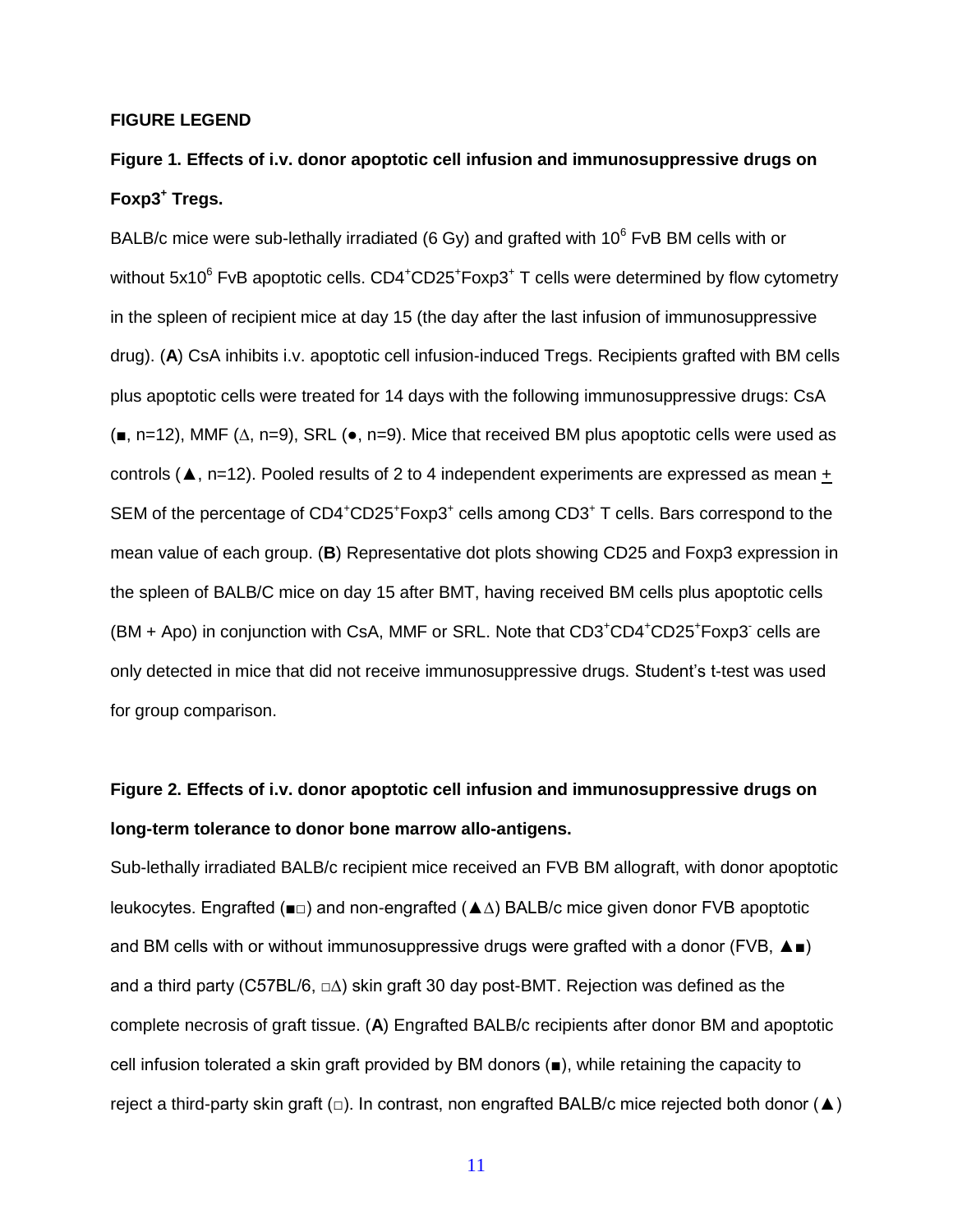and third party (∆) skin graft. n = 15 mice/group from 3 independent experiments. (**B**) CsA prevents long-term tolerance to donor BM skin graft. The two mice (■□) considered to be engrafted at day 30 post-BMT rejected their skin grafts in the same way as non engrafted BALB/c mice (n= 5; ▲∆). Hematopoietic engraftment after CsA treatment was transient and lost at the time of skin graft, since donor-derived cells were not detectable at time of donor skin graft rejection in the 2 mice considered to be engrafted. In contrast, MMF (**C**) (n = 5 mice/group) or SRL (D) (n= 10 mice/group) treatment does not alter long-term tolerance to donor BM skin graft. Survival data were analyzed using Kaplan-Meier survival analysis.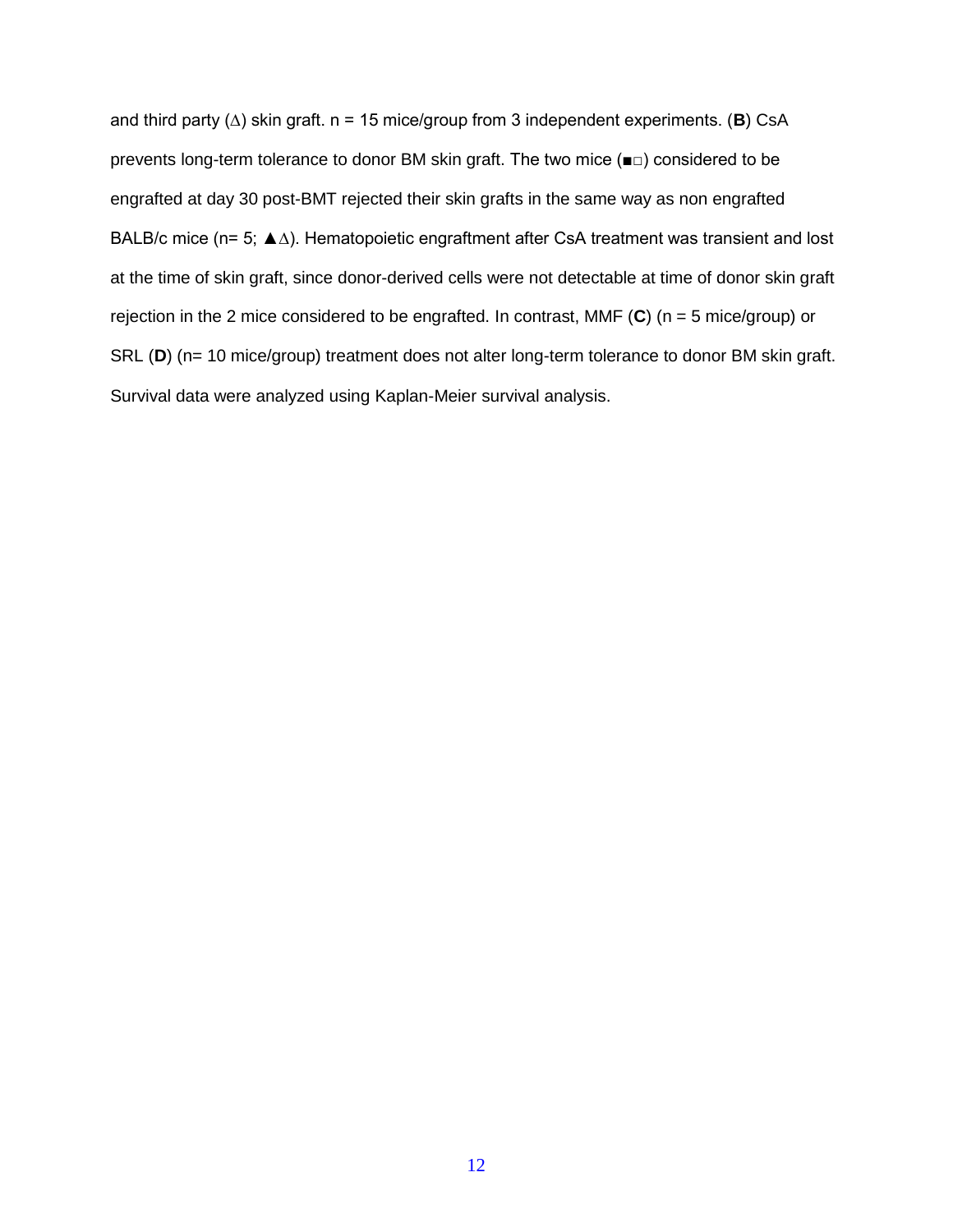**Figure 1**